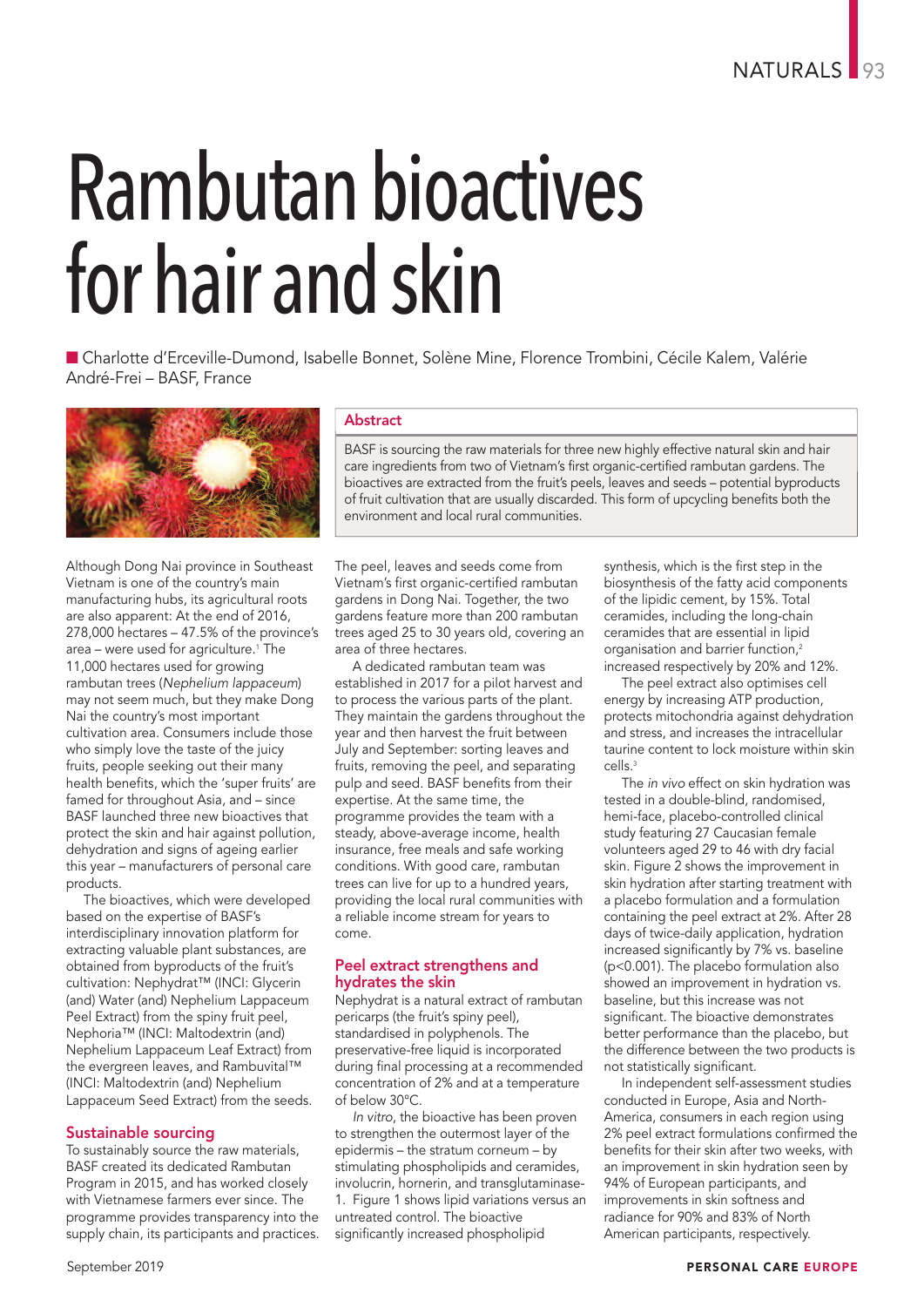



Figure 2: Percentage of skin hydration improvement vs. baseline, measured

Figure 1: The effect of Nephydrat on lipid synthesis.

### Leaf extract rejuvenates the skin, improves elasticity and reduces crow's feet

Rich in corilagin, the rambutan leaf has been used to create a rejuvenating active ingredient where the precious molecule is concentrated by a factor of 15. The titrated natural extract of rambutan leaves, Nephoria, is distributed as a preservativefree powder, dissolved at 20% weight-forweight in water at room temperature, and then incorporated at a temperature of between 15 and 30°C during final processing. The recommended concentration is 0.1%.

*In vitro*, the leaf extract boosts the major dermal structural protein collagen I and the prolyl 4-hydroxylase, playing a central role in the formation and stabilisation of its triple helical structure. <sup>4</sup> Figure 3 illustrates the extract's effect on the protein expression of collagen I: It significantly increases protein synthesis in a dose-dependent manner by up to 63% at 0.06%.

Furthermore, the bioactive inhibits CCN1 synthesis, a down-regulator of collagen homeostasis. <sup>5</sup> On 3D bioprinted skin, the bioactive's efficacy was confirmed

as it improved the density of the extracellular collagen fibres, leading to a denser dermis. Additionally, the leaf extract stimulated gene expression and the protein synthesis of several players involved in elastic fibre assembly, such as Fibulin-5, MFAP4 and Emilin-1. To conclude, the leaf extract acts both on skin elasticity and firmness, just as the gold-standard active retinol does.

with MoistureMap equipment.

In a double-blind, randomised, splitface, placebo-controlled clinical study featuring 28 women with fair white to light brown skin (Fitzpatrick scale phototype 1-3) and aged 55 to 65, BASF evaluated the ability of the leaf extract to improve the major signs of ageing. The volunteers showed grade 3 to 4 crow's feet wrinkles according to the Bazin Atlas<sup>6</sup> and considered themselves to have lost skin elasticity and firmness. They applied leaf extract at 0.1% and a placebo formulation twice a day for a period of 28 days. The measurements were taken at D0 and D28.

Figure 4 shows that application over 28 days significantly improves immediate elasticity and elasticity recovery parameters compared to baseline. Changes are greater



Figure 3: Effect of Nephoria on collagen I synthesis.

than those obtained with the placebo, although this difference is not statistically significant.

The before/after pictures show a significant reduction in the maximum and mean depth of crow's feet wrinkles, as well as crow's feet area roughness.

### Seed extract protects hair from pollution and reinforces the scalp's skin barrier

Rambuvital is a natural extract of rambutan seeds, titrated in Kaempferol diglycoside. The preservative-free powder is dissolved at 20% weight-for-weight in water at room temperature and then incorporated at between 15 and 30°C during final processing. The recommended concentration is 0.1%.

The seed extract helps the hair to fight the detrimental effects of pollution by inducing freshness, vitality and moisturisation. The bioactive has unique anti-odour properties, as proven by an *ex vivo* sniff test, and decreases the volatile organic compounds released by hair after exposure to exhaust gases. Moreover, it helps energise the hair bulb by increasing the ATP content of dermal papilla cells, protecting this key structure from the cytotoxicity of environmental pollutants.

*In vitro*, the seed extract also protects the scalp through dual action: It prevents sebum oxidation induced by city air pollution (which is responsible for scalp irritation), and helps reinforce the scalp's epidermal barrier. Figure 6 shows the stimulating effect of the seed extract on the production of Loricrin and Transglutaminase-1, which are involved in the formation of the stratum corneum: At 0.05%, production of Loricrin was four times

higher, and production of Transglutaminase-1 increased by 59%.

To prove the effect of the seed extract on hair quality in rinse-off formulations, a double-blind, randomised and placebocontrolled study was conducted featuring 39 women with dry scalp, aged 18 to 68,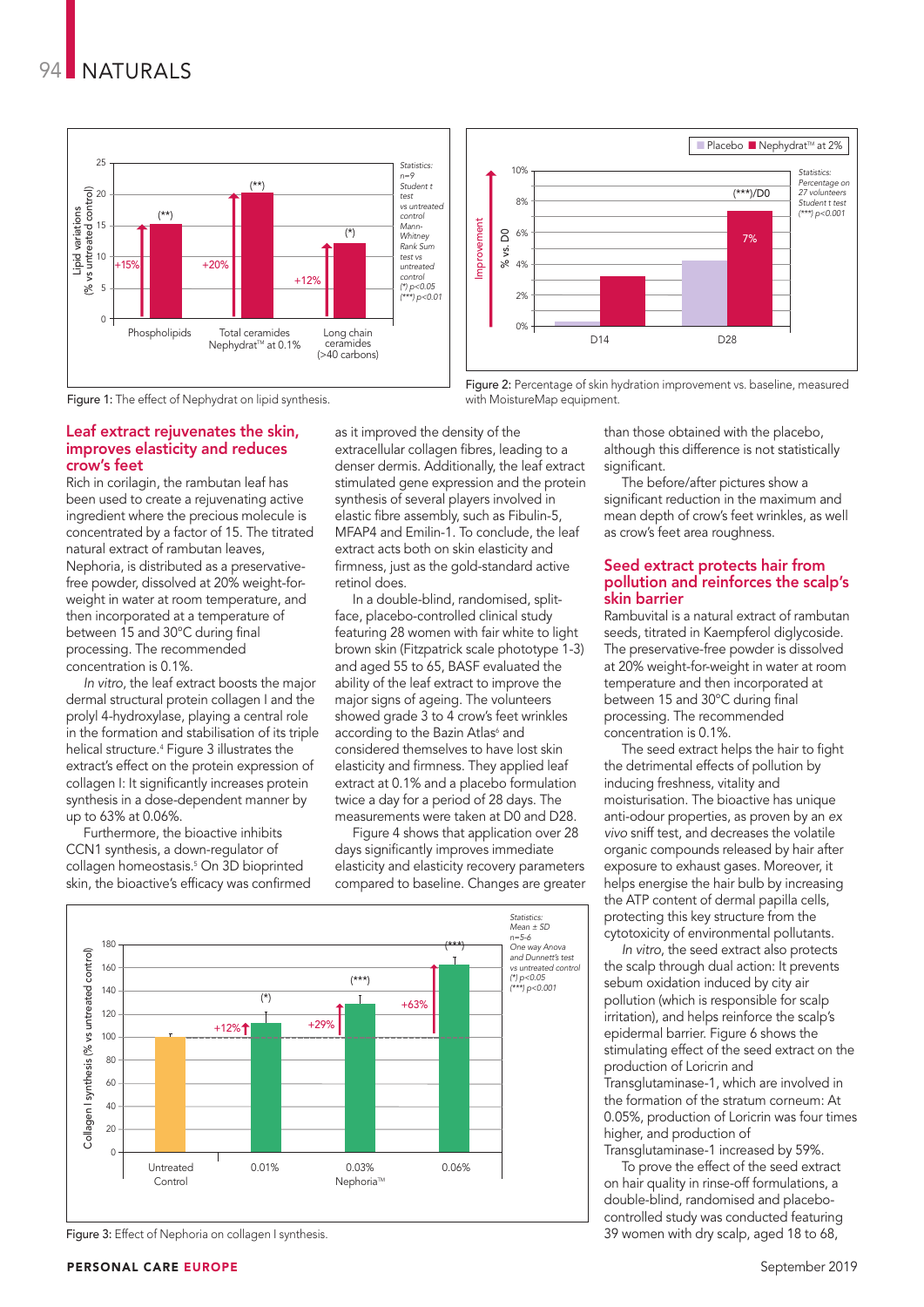

Figure 4: Percentage of change in cheek elasticity vs. baseline, measured with Cutometer.

divided in two groups. The participants applied and massaged into the entire scalp a shampoo and a conditioner containing 0.1% seed extract, or the placebo formulas, at least two to three times per week for 28 days.

Figure 7 shows consumer perception of the product's efficacy on scalp and hair, based on questionnaire responses. After 14 days, a significant majority of volunteers perceived that the seed extract shampoo and conditioner delivered perceptible healthy-looking benefits associated with an increase in hair shininess, a decrease in brittleness and an improvement in how long the hair smelled good after application (Fig 7A). These benefits were retained after 28 days (Fig 7B). Additional visual and sensorial benefits were perceived by a significant majority of volunteers and were associated with a perceived improvement in hair strength, manageability, volume, vibrancy, and time to wash.

Overall, using seed extract in rinse-off shampoos and conditioners proved to provide various benefits related to healthylooking hair.



Figure 5: Nephoria visibly reduces wrinkles.



Figure 6: Effect of Rambuvital on the production of proteins constituting the cornified envelope on human keratinocytes, analysed by western blot.